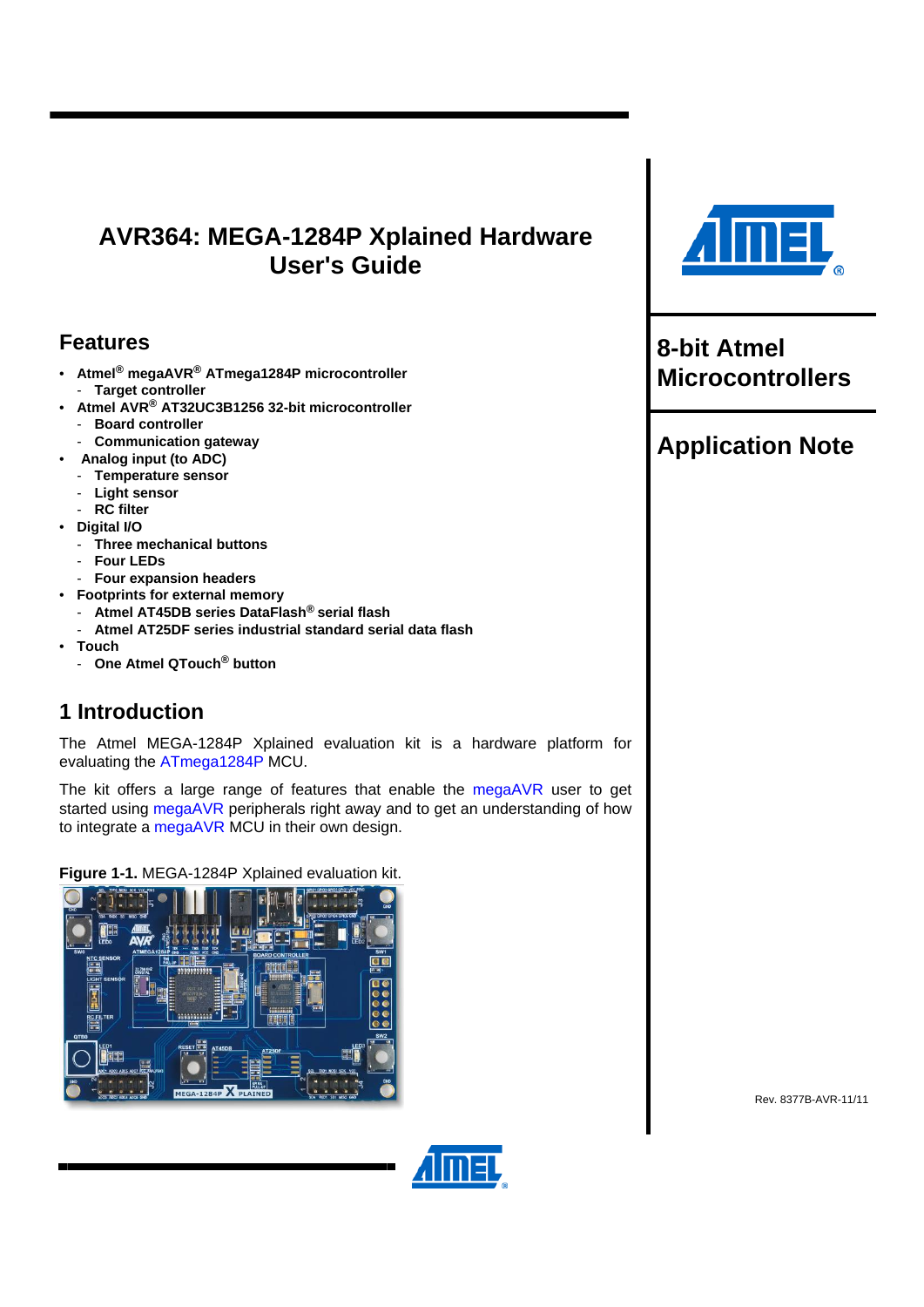

## <span id="page-1-1"></span><span id="page-1-0"></span>**2 Related items**

**Atmel AVR Studio**®  **4** (free IDE from Atmel)

[http://atmel.com/dyn/products/tools\\_card.asp?tool\\_id=2725&category\\_id=163&family](http://atmel.com/dyn/products/tools_card.asp?tool_id=2725&category_id=163&family_id=607&subfamily_id=760) id=607&subfamily\_id=760

**Atmel AVR Dragon™** (on-chip programming and debugging tool) [http://atmel.com/dyn/products/tools\\_card.asp?tool\\_id=3891&category\\_id=163&family](http://atmel.com/dyn/products/tools_card.asp?tool_id=3891&category_id=163&family_id=607&subfamily_id=760) id=607&subfamily\_id=760

**Atmel AVR JTAGICE mkII** (on-chip programming and debugging tool) [http://atmel.com/dyn/products/tools\\_card.asp?tool\\_id=3353&category\\_id=163&family](http://atmel.com/dyn/products/tools_card.asp?tool_id=3353&category_id=163&family_id=607&subfamily_id=760) id=607&subfamily\_id=760

**Atmel AVR ONE!** (on-chip programming and debugging tool) [http://atmel.com/dyn/products/tools\\_card.asp?tool\\_id=4279&category\\_id=163&family](http://atmel.com/dyn/products/tools_card.asp?tool_id=4279&category_id=163&family_id=607&subfamily_id=760) [\\_id=607&subfamily\\_id=760](http://atmel.com/dyn/products/tools_card.asp?tool_id=4279&category_id=163&family_id=607&subfamily_id=760)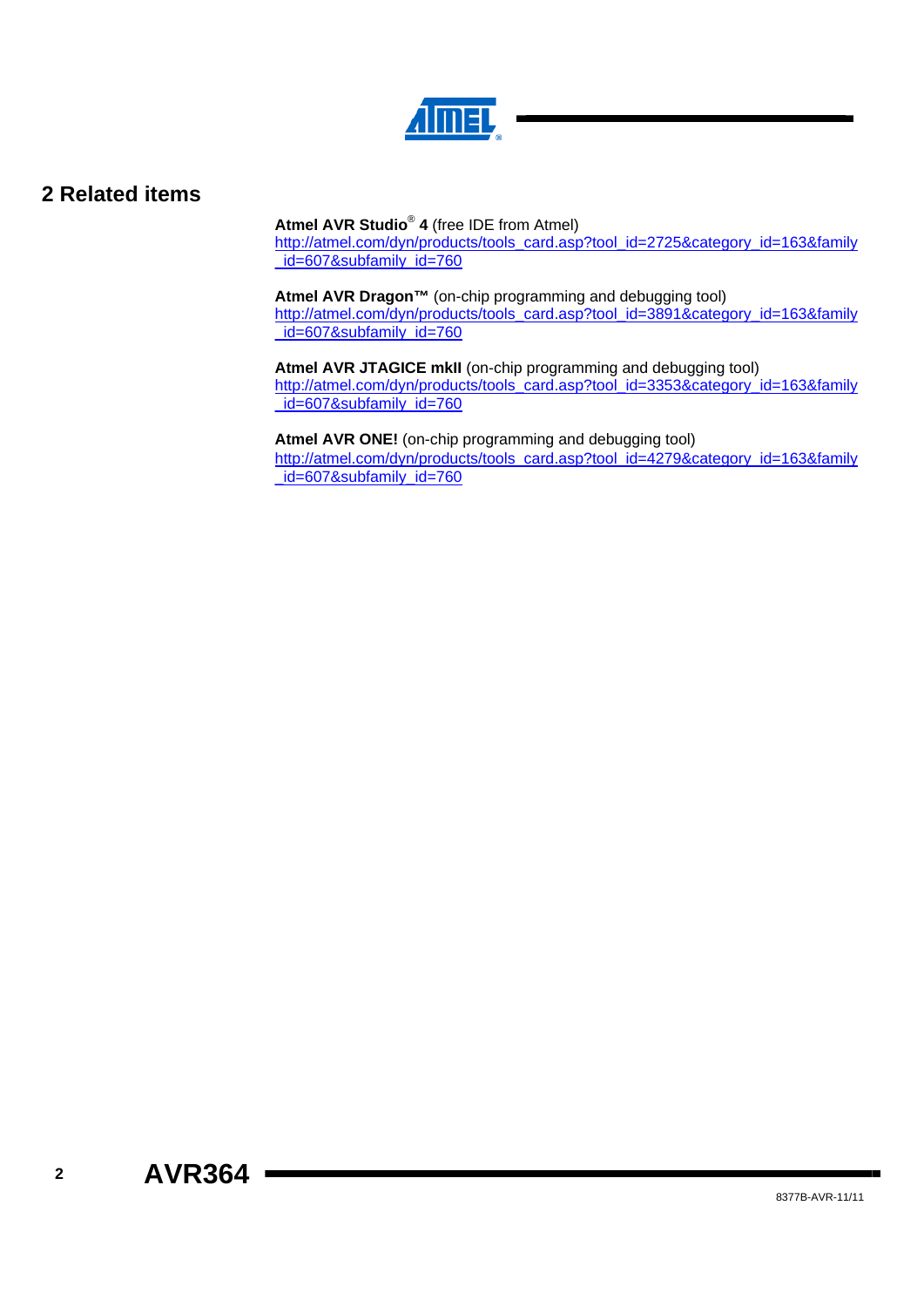## <span id="page-2-2"></span><span id="page-2-1"></span><span id="page-2-0"></span>**3 General information**

This document targets the Atmel ATmega1284P evaluation kit revision 3, and parts of the document may, therefore, be inconsistent with earlier revisions of the product. For earlier revisions, please refer to the schematics, which is the only documentation available for these revisions. The Atmel MEGA-1284P Xplained kit is intended to demonstrate the [ATmega1284P](http://www.atmel.com/dyn/products/product_card.asp?part_id=4331), and the hardware that relates to the [Atmel](http://www.atmel.com/dyn/products/product_card.asp?part_id=4176&category_id=&family_id=607&subfamily_id=1603)  [AT32UC3B1256](http://www.atmel.com/dyn/products/product_card.asp?part_id=4176&category_id=&family_id=607&subfamily_id=1603) (board controller) is, therefore, not covered in detail in this document.



**Figure 3-1.** Overview of the MEGA-1284P Xplained kit.

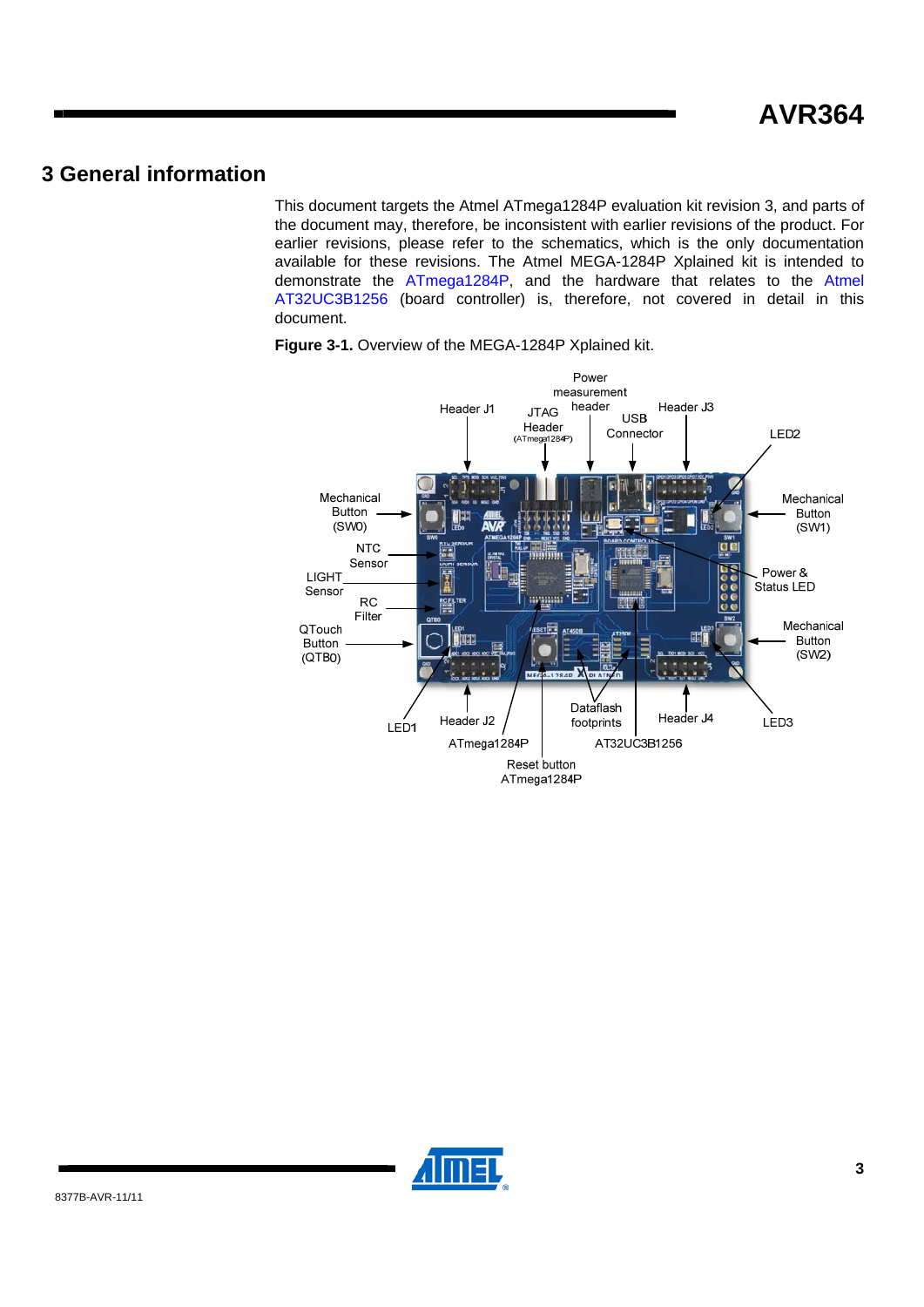

<span id="page-3-0"></span>**Figure 3-2.** Functional overview of the Atmel MEGA-1284P Xplained kit.



#### <span id="page-3-1"></span>**3.1 Preprogrammed firmware**

The MEGA-1284P Xplained kit comes with both the [Atmel ATmega1284P](http://www.atmel.com/dyn/products/product_card.asp?part_id=4331) and the [Atmel AT32UC3B1256](http://www.atmel.com/dyn/products/product_card.asp?part_id=4176&category_id=&family_id=607&subfamily_id=1603) preprogrammed.

The preprogrammed firmware in the [ATmega1284P](http://www.atmel.com/dyn/products/product_card.asp?part_id=4331) is set up with example code that allows the user to choose different sleep modes, and provides an example of how to use the light sensor to dim the four onboard LEDs. It also includes a boot loader (AVROSP) which allows the user to reprogram the [ATmega1284P](http://www.atmel.com/dyn/products/product_card.asp?part_id=4331) without using an external programmer. Please refer to the Atmel application note, AVR370: MEGA-1284P Xplained Getting Started Guide, for more details regarding the preprogrammed firmware.

The preprogrammed [AT32UC3B1256](http://www.atmel.com/dyn/products/product_card.asp?part_id=4176&category_id=&family_id=607&subfamily_id=1603) firmware offers features such as a boot loader for self-programming of the board controller itself, and a USART-to-USB gateway, which can be used to communicate with the target controller, the [ATmega1284P.](http://www.atmel.com/dyn/products/product_card.asp?part_id=4331)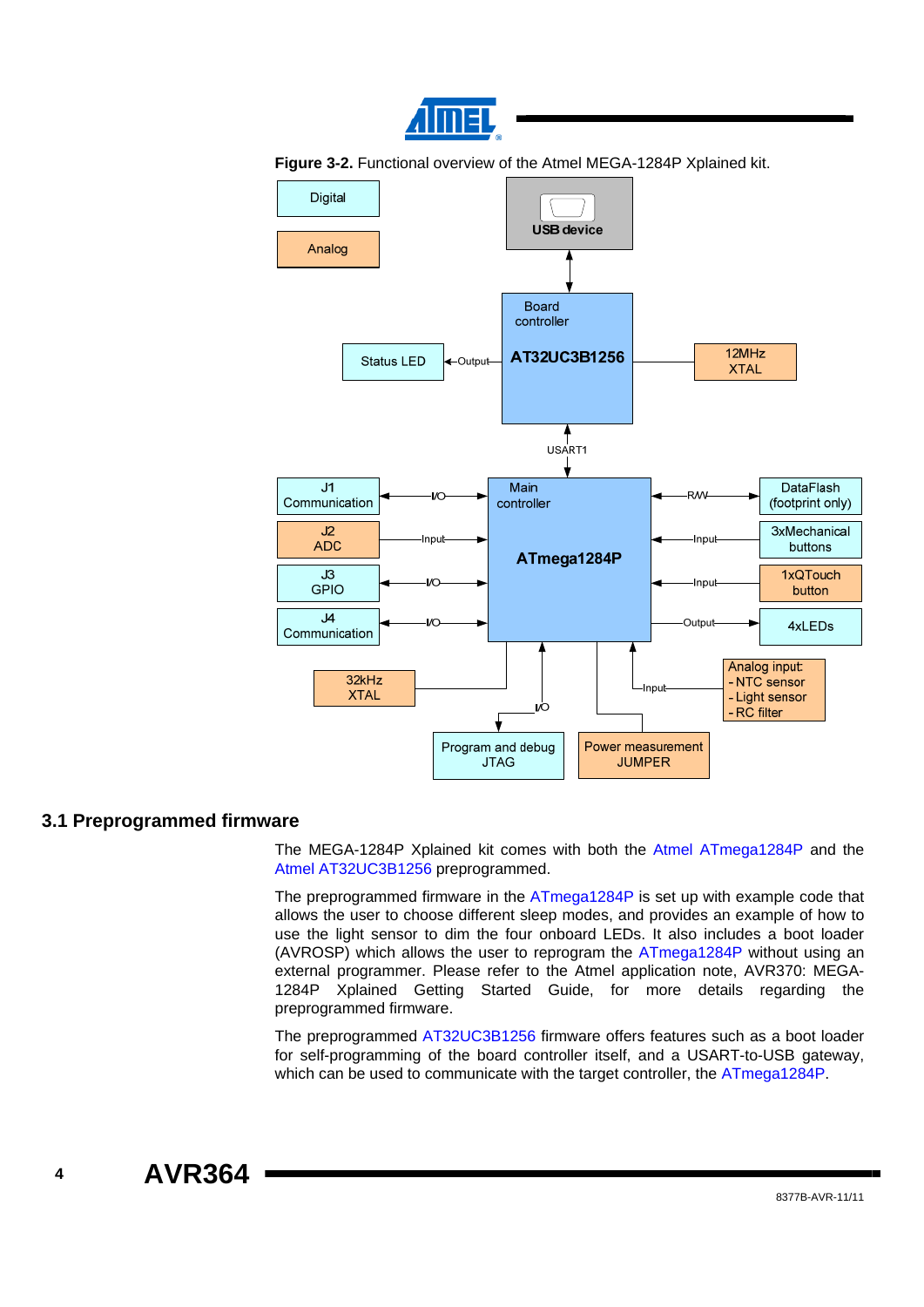#### <span id="page-4-1"></span><span id="page-4-0"></span>**3.2 Power supply**

The kit is powered via the USB connector, which presents two options for powering it: Either connect the kit to a PC through a USB cable or to a 5V USB power supply (AC/DC adapter).

The 5V is regulated to 3.3V with an LDO regulator, which provides power to the entire board. The [Atmel ATmega1284P](http://www.atmel.com/dyn/products/product_card.asp?part_id=4331) is powered by 3.3V, but if 1.8V operation is desired, some modifications to the board are needed. This includes replacing the regulator with one that delivers a 1.8V output and rerouting the power to the device (see schematic for an explanation). As some of the other ICs on the Atmel MEGA-1284P Xplained require 3.3V to operate correctly, these devices have to be removed.

#### <span id="page-4-2"></span>**3.3 Measuring the ATmega1284P power consumption**

As part of an [ATmega1284P](http://www.atmel.com/dyn/products/product_card.asp?part_id=4331)evaluation, it can be of interest to measure its power consumption. The two-pin power measurement header is the only connection between the VCC\_P3V3 common power plane and the VCC\_MCU\_P3V3 power plane. By replacing the jumper with an ammeter, it is possible to determine the [ATmega1284P](http://www.atmel.com/dyn/products/product_card.asp?part_id=4331) current consumption. To locate the power measurement header, please refer to [Figure 3-1.](#page-2-0)

**Do not power the board without having the jumper or an ammeter mounted. If this is done the board might be powered through an I/O pin. The result might be erratic behavior and the device might get damaged.** 

### <span id="page-4-3"></span>**3.4 Communication through the USART-to-USB gateway**

The [ATmega1284P](http://www.atmel.com/dyn/products/product_card.asp?part_id=4331) USART is connected to a USART on the [Atmel AT32UC3B1256](http://www.atmel.com/dyn/products/product_card.asp?part_id=4176&category_id=&family_id=607&subfamily_id=1603). The [ATmega1284P](http://www.atmel.com/dyn/products/product_card.asp?part_id=4331) USART is communicating at 57600 baud using one start bit, eight data bits, one stop bit, and no parity.

When the [AT32UC3B1256](http://www.atmel.com/dyn/products/product_card.asp?part_id=4176&category_id=&family_id=607&subfamily_id=1603) device is enumerated (connected to a PC). the data transmitted from the [ATmega1284P](http://www.atmel.com/dyn/products/product_card.asp?part_id=4331) is passed to a (virtual) COM port. This means that it is possible to use a terminal program on a PC to receive the transmitted data. Similarly data transmitted from the PC COM port is passed to the [ATmega1284P](http://www.atmel.com/dyn/products/product_card.asp?part_id=4331) USART through the gateway.

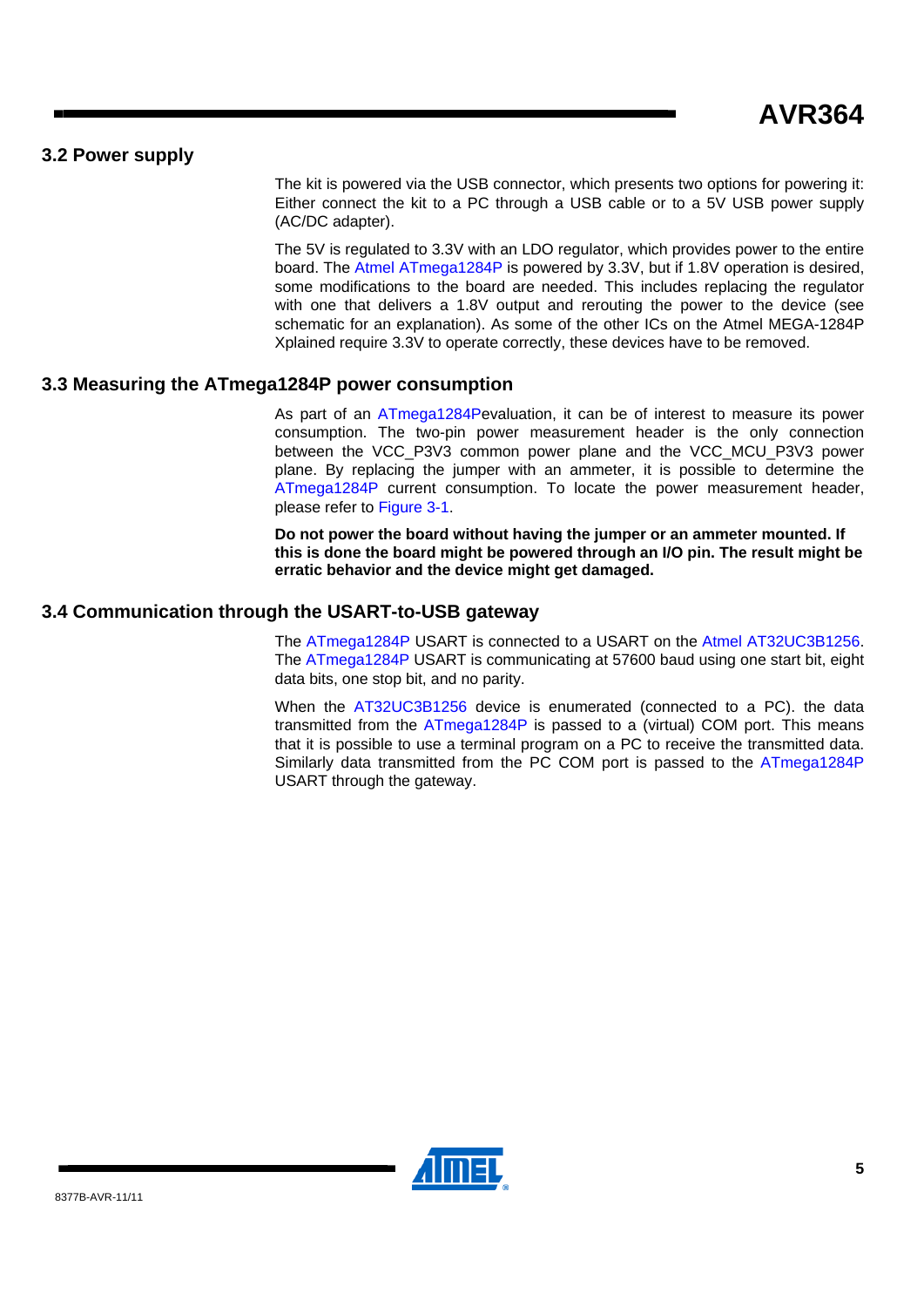

### <span id="page-5-1"></span><span id="page-5-0"></span>**4 Connectors**

The Atmel MEGA-1284P Xplained kit has five 10-pin, 100mil headers. Two headers have a fixed communication interface (J1 and J4). One header has analog functionality (J2), and the last header (J3) has general purpose digital I/O.

The 90° angled header is the [Atmel ATmega1284P](http://www.atmel.com/dyn/products/product_card.asp?part_id=4331) JTAG programming and debugging header.

For the location of the respective headers, refer to [Figure 3-1.](#page-2-0)

#### <span id="page-5-2"></span>**4.1 Programming headers**

The [ATmega1284P](http://www.atmel.com/dyn/products/product_card.asp?part_id=4331) can be programmed and debugged by connecting an external programming/debugging tool to the JTAG pin header. The pin header has a standard JTAG programmer pin-out (refer to online help in the [Atmel AVR Studio\)](http://www.atmel.com/dyn/products/tools_card.asp?tool_id=2725), enabling tools like the [Atmel AVR JTAGICE mkII or th](http://www.atmel.com/dyn/products/tools_card.asp?tool_id=3353)e [Atmel AVR ONE!](http://www.atmel.com/dyn/products/tools_card.asp?tool_id=4279) to be connected directly to the header.

**The grey, female, 10-pin header on the [AVR JTAGICE mkII](http://www.atmel.com/dyn/products/tools_card.asp?tool_id=3353) must be used when connecting to the kit. A scoring in the board is made to fit the orientation tab on the header.** 

**A standoff adapter (nr. 1) is needed when using the [AVR ONE!](http://www.atmel.com/dyn/products/tools_card.asp?tool_id=4279)**

**Pin 1 on the JTAG header is at the top right corner. This is rotated 180° compared to the other headers (J1, J2, J3, and J4).** 

| Pin            | JTAG <sup>(1)</sup> |
|----------------|---------------------|
| 1              | <b>TCK</b>          |
| $\overline{c}$ | GND                 |
| 3              | <b>TDO</b>          |
| 4              | VCC                 |
| 5              | <b>TMS</b>          |
| 6              | nSRST               |
| 7              |                     |
| 8              | -                   |
| 9              | TDI                 |
| 10             | GND                 |

**Table 4-1.** MEGA-1284P Xplained programming and debugging interface – JTAG.

Note: 1. Standard pin-out for the [AVR JTAGICE mkII](http://www.atmel.com/dyn/products/tools_card.asp?tool_id=3353) and other Atmel programming tools

The [Atmel AT32UC3B1256](http://www.atmel.com/dyn/products/product_card.asp?part_id=4176&category_id=&family_id=607&subfamily_id=1603) can be programmed through its boot loader. The boot loader is evoked by shorting the two holes marked *BOOTLOADER BOARD CONTROLLER* on the bottom side of the board before applying power to the board. The two holes have 100mil spacing, enabling the user to solder in a two-pin header and use a jumper to easily enter the boot loader. Programming is performed through the boot loader programmer target in the [Atmel AVR Studio.](http://www.atmel.com/dyn/products/tools_card.asp?tool_id=4116)

Alternatively, the [AT32UC3B1256](http://www.atmel.com/dyn/products/product_card.asp?part_id=4176&category_id=&family_id=607&subfamily_id=1603) can also be programmed by connecting a programming tool, such as the [AVR JTAGICE mkII](http://www.atmel.com/dyn/products/tools_card.asp?tool_id=3353), to the 10 holes marked *JTAG BOARD CONTROLLER* on the bottom side of the board. The holes have 100mil spacing, letting the user solder in a 10-pin header to program the board controller.

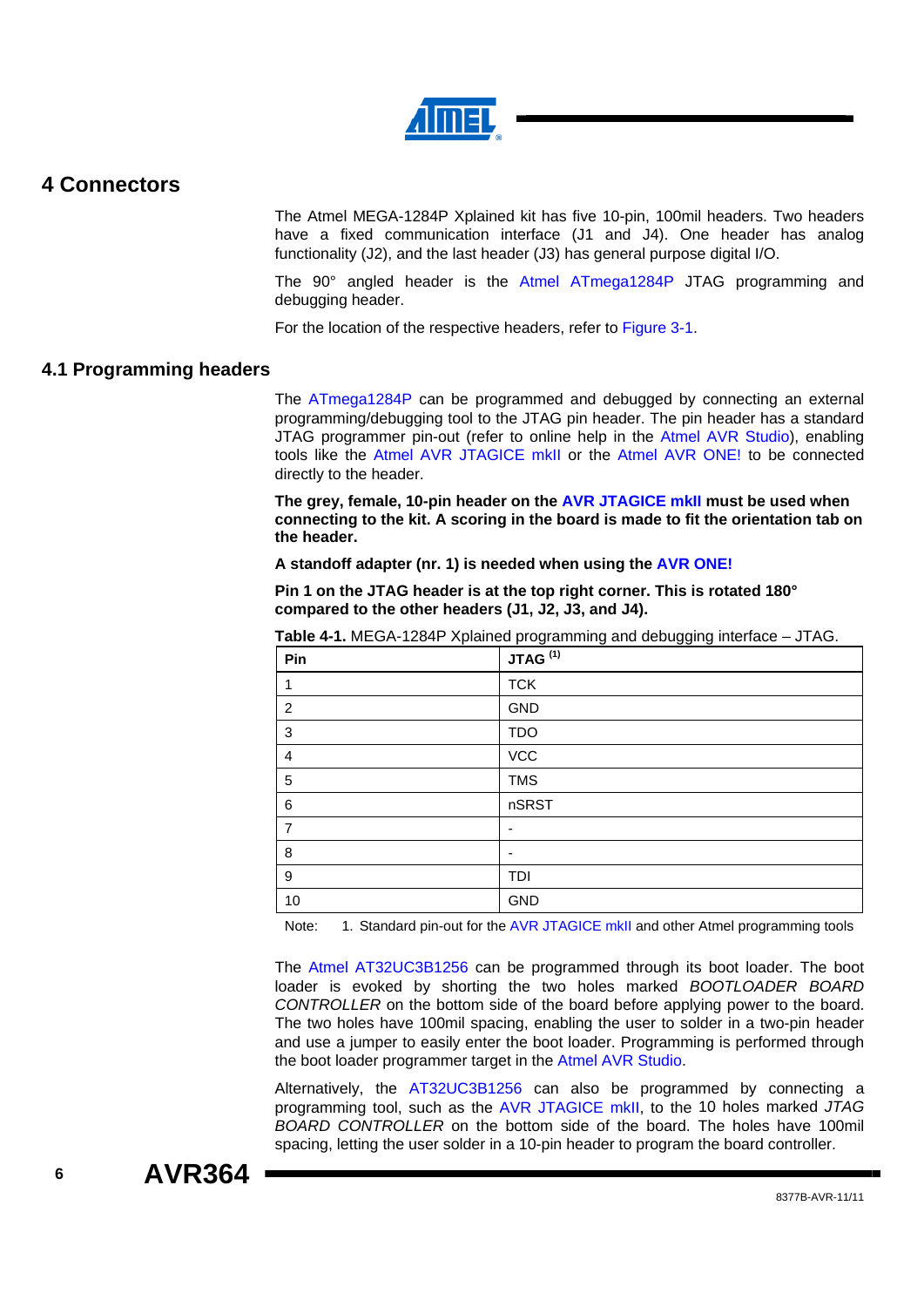**Please note that programming the [Atmel AT32UC3B1256](http://www.atmel.com/dyn/products/product_card.asp?part_id=4176&category_id=&family_id=607&subfamily_id=1603) using a programming tool will erase the boot loader.** 

**Please refer to the Atmel application note, AVR370: MEGA-1284P Xplained Getting Started Guide, for more details regarding how to program the onboard microcontrollers.** 

#### <span id="page-6-2"></span><span id="page-6-1"></span><span id="page-6-0"></span>**4.2 I/O expansion headers**

There are four available I/O expansion headers in the kit. Because of the low pin count on the device, the I/O expansion header pins are shared with onboard functionality. If "clean" expansion ports are needed, cut-straps are available to remove onboard functionality. [Table 4-2](#page-6-0) through [Table 4-5](#page-7-0) show what is shared on the respective header pins.

| Pin            | J1                      | ATmega1284P pin             | Shared with onboard functionality      |
|----------------|-------------------------|-----------------------------|----------------------------------------|
| 1              | TWI SDA                 | PC <sub>1</sub>             | Header J4, board controller            |
| 2              | <b>TWI SCL</b>          | PC <sub>0</sub>             | Header J4, board controller            |
| 3              | <b>USART RXD0</b>       | P <sub>D</sub> <sub>0</sub> | Header J4                              |
| 4              | <b>USART TXD0</b>       | PD <sub>1</sub>             | Header J4                              |
| 5              | SPISS <sup>(1)</sup>    | PB4                         | Board controller                       |
| 6              | SPI MOSI <sup>(1)</sup> | PB <sub>5</sub>             | Header J4, DataFlash, board controller |
| $\overline{7}$ | SPI MISO <sup>(1)</sup> | PB <sub>6</sub>             | Header J4, DataFlash, board controller |
| 8              | SPI SCK <sup>(1)</sup>  | PB7                         | Header J4, DataFlash, board controller |
| 9              | <b>GND</b>              |                             |                                        |
| 10             | VCC P3V3                |                             |                                        |

**Table 4-2.** Atmel MEGA-1284P Xplained I/O expansion header – J1.

Note: 1. These signals can be disconnected from the board controller by cutting the cutstraps marked *SPI* on the bottom side of the board.

| Pin            | J2               | ATmega1284P pin | Shared with onboard functionality |
|----------------|------------------|-----------------|-----------------------------------|
|                | ADCO $(1)$       | PA <sub>0</sub> | Possible to connect to AREF       |
| 2              | ADC <sub>1</sub> | PA <sub>1</sub> |                                   |
| 3              | ADC <sub>2</sub> | PA <sub>2</sub> |                                   |
| 4              | ADC <sub>3</sub> | PA <sub>3</sub> |                                   |
| 5              | ADC4             | PA4             |                                   |
| 6              | ADC5 $(2)$       | PA <sub>5</sub> | Filter output                     |
| $\overline{7}$ | ADC6 $(2)$       | PA <sub>6</sub> | Light sensor                      |
| 8              | ADC7 $(2)$       | PA7             | NTC sensor                        |
| 9              | <b>GND</b>       |                 |                                   |
| 10             | VCC_ANA_P3V3     |                 |                                   |

**Table 4-3.** MEGA-1284P Xplained I/O expansion header – J2.

Notes: 1. AREF with 100nF capacitor to GND can be connected to ADC0 by shorting two pads marked *EXTERNAL AREF* on the bottom side of the board.

> 2. These signals can be disconnected from the sensor/filter output by cutting the cut-straps marked *SENSORS & FILTER* on the bottom side of the board.

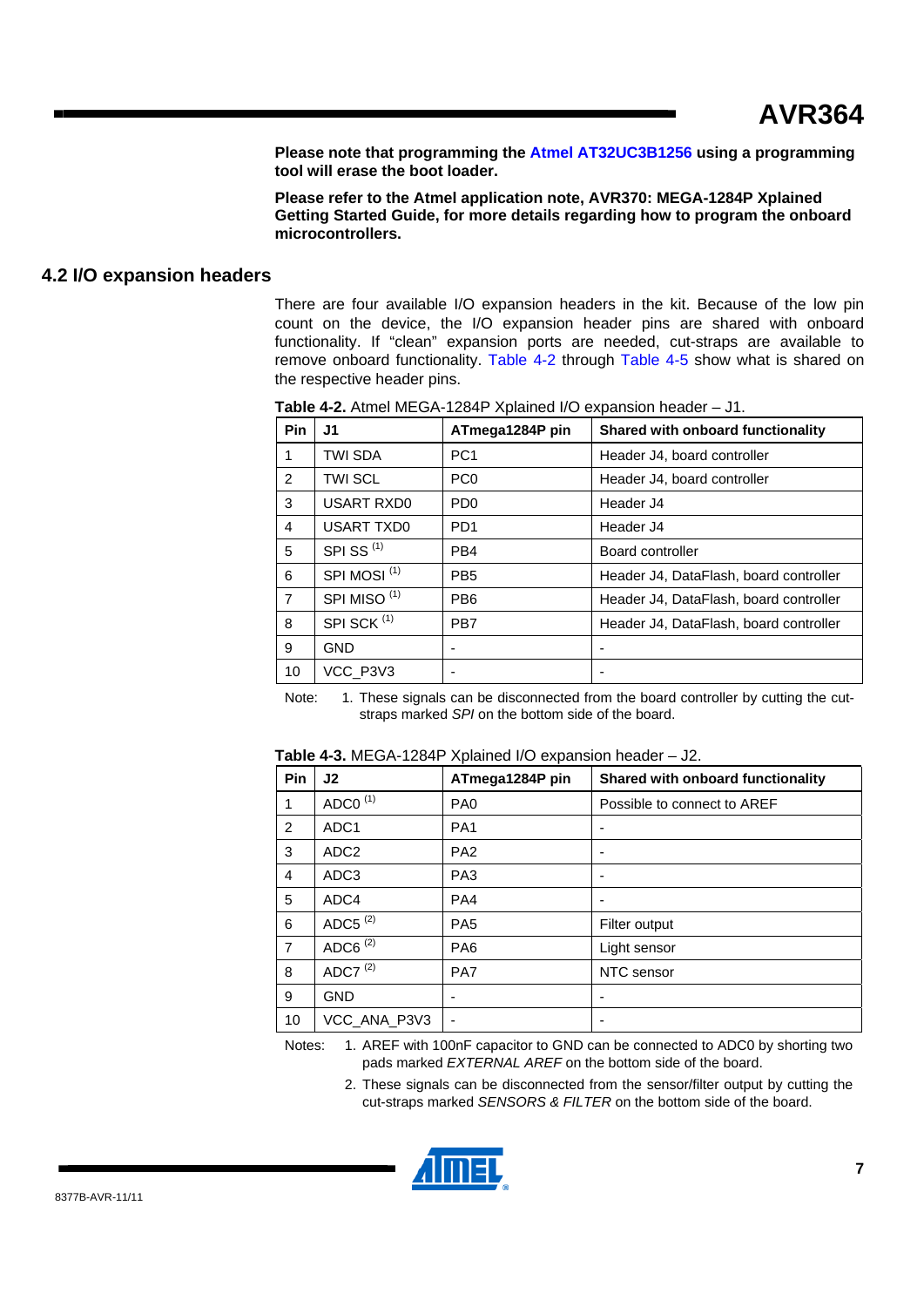

| Pin            | J3                      | ATmega1284P pin | Shared with onboard functionality |
|----------------|-------------------------|-----------------|-----------------------------------|
| 1              | GPIO0                   | PB <sub>0</sub> | SW0, LED0                         |
| $\overline{2}$ | GPIO1                   | PB <sub>1</sub> | SW1, LED2                         |
| 3              | GPIO <sub>2</sub>       | PB <sub>2</sub> | SW2, LED3                         |
| 4              | GPIO <sub>3</sub>       | PB <sub>3</sub> | LED <sub>1</sub>                  |
| 5              | GPIO4                   | PD <sub>4</sub> | J4 (SPI SS1), DataFlash (SPI SS1) |
| 6              | GPIO5 <sup>(1)</sup>    | PD <sub>5</sub> | Filter input                      |
| $\overline{7}$ | GPIO <sub>6</sub>       | PC4             | JTAG(TDO)                         |
| 8              | GPIO7                   | PC <sub>5</sub> | JTAG(TDI)                         |
| 9              | <b>GND</b>              |                 |                                   |
| 10             | VCC_P5V0 <sup>(2)</sup> |                 |                                   |

**Table 4-4.** Atmel MEGA-1284P Xplained I/O expansion header – J3.

Notes: 1. This signal can be disconnected from the filter input by cutting the cut-strap marked *FILTER INPUT* in the *SENSORS & FILTER* section on the bottom side of the board.

2. Pin 10 of header J3 is connected to the USB voltage (VCC\_P5V0).

<span id="page-7-0"></span>

| <b>Pin</b>     | J4                      | ATmega1284P pin | Shared with onboard functionality      |
|----------------|-------------------------|-----------------|----------------------------------------|
| 1              | TWI SDA                 | PC <sub>1</sub> | Header J1, board controller            |
| $\overline{2}$ | <b>TWI SCL</b>          | PC <sub>0</sub> | Header J1, board controller            |
| 3              | <b>USART RXD1</b>       | PD <sub>2</sub> | Board controller                       |
| 4              | <b>USART TXD1</b>       | PD <sub>3</sub> | Board controller                       |
| 5              | SPI SS1                 | PD <sub>4</sub> | Header J3 (GPIO4), DataFlash           |
| 6              | SPI MOSI <sup>(1)</sup> | PB <sub>5</sub> | Header J1, DataFlash, board controller |
| 7              | SPI MISO <sup>(1)</sup> | PB <sub>6</sub> | Header J1, DataFlash, board controller |
| 8              | SPI SCK <sup>(1)</sup>  | PB7             | Header J1, DataFlash, board controller |
| 9              | <b>GND</b>              |                 |                                        |
| 10             | VCC P3V3                |                 |                                        |

**Table 4-5.** MEGA-1284P Xplained I/O expansion header – J4.

Note: 1. These signals can be disconnected from the board controller by cutting the cutstraps marked *SPI* on the bottom side of the board.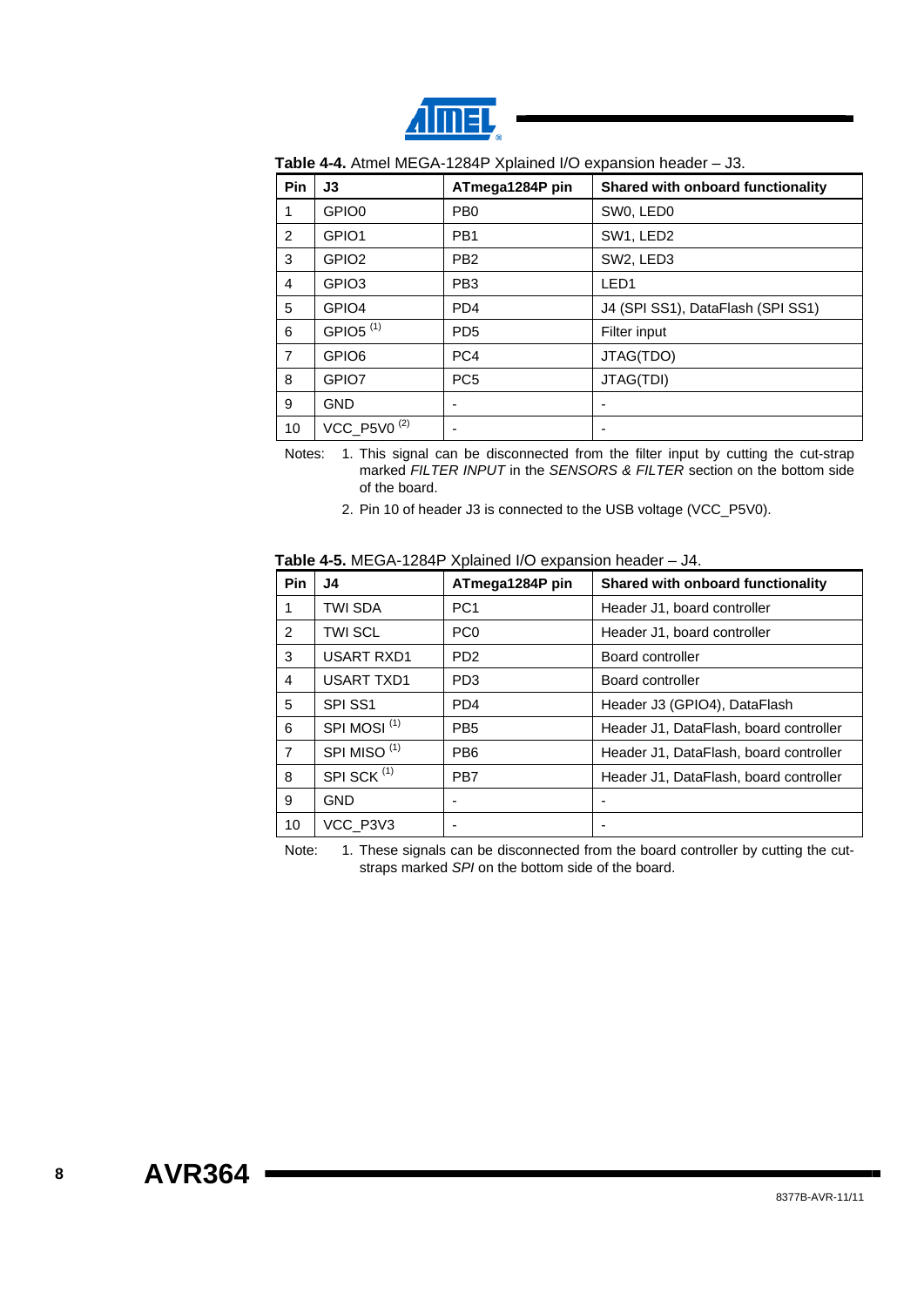### <span id="page-8-1"></span><span id="page-8-0"></span>**5 Memories**

The Atmel MEGA-1284P Xplained kit does not have any external memories mounted on the board. Footprints are available for adding either an industrial standard flash device or an Atmel proprietary serial DataFlash device.

**The footprints share the same SPI lines, including the chip select, and it is, therefore, not possible to mount devices on both footprints at the same time.** 

**Table 5-1.** Compatible devices for the footprints.

| <b>Atmel AT45DB</b> | <b>Atmel AT25DF</b> |
|---------------------|---------------------|
| AT45DB64D2-CNU      | AT25DF641A-SH       |
| AT45DB321D-MWU      | AT25DF321A-SH       |
| AT45DB161D-SS       | AT25DF161-SH        |
| AT45DB081D-SS       | AT25DF081-SSH       |
| AT45DB041D-SS       | AT25DF021-SSH       |
| AT45DB021D-SS       |                     |
| AT45DB011D-SS       |                     |

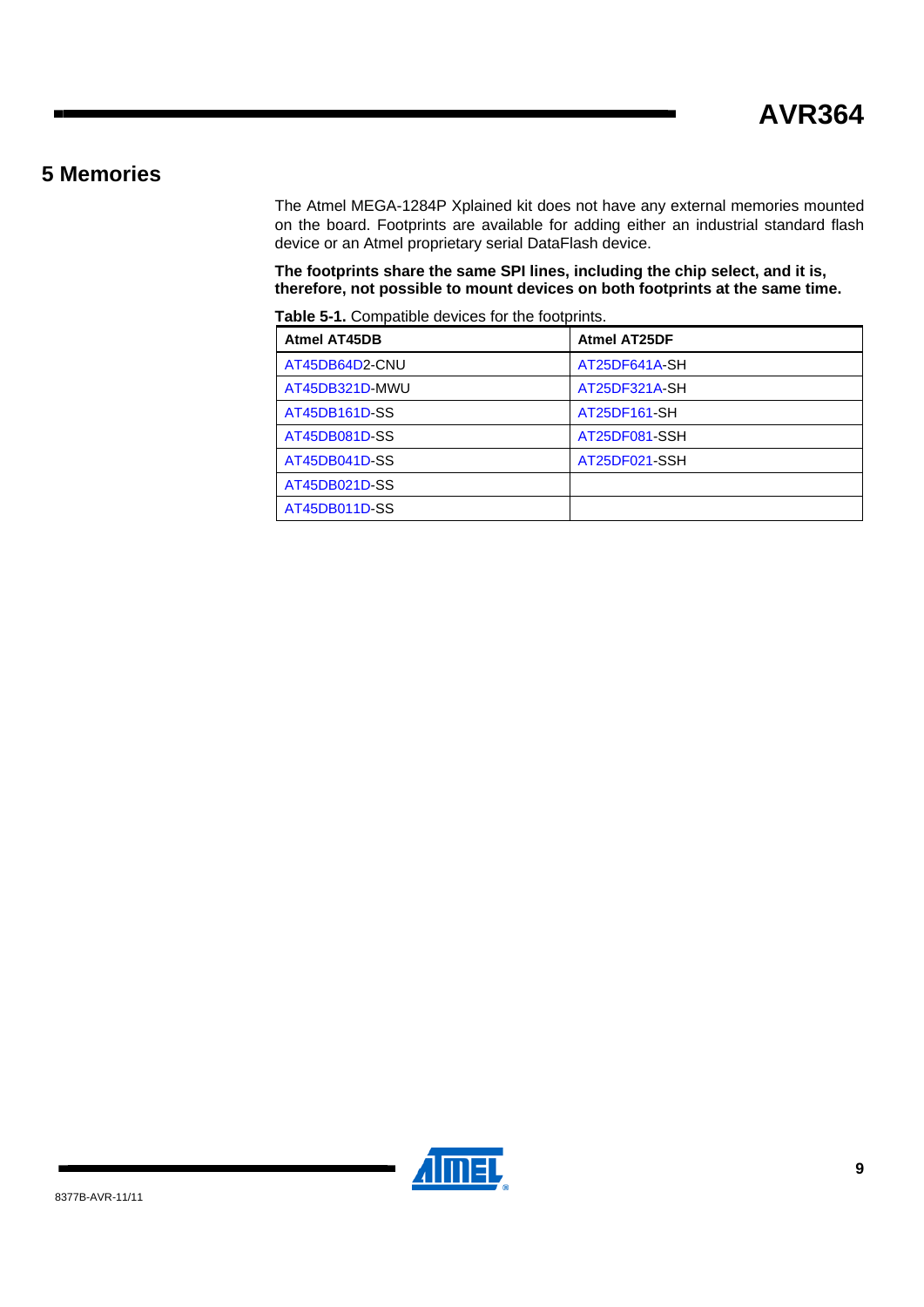

## <span id="page-9-1"></span><span id="page-9-0"></span>**6 Miscellaneous I/O**

#### <span id="page-9-2"></span>**6.1 Mechanical buttons**

| The board is equipped with three mechanical buttons. The buttons (SW0:2) are            |
|-----------------------------------------------------------------------------------------|
| shared with LED0, LED2, and LED3. Onboard protection circuitry is added to avoid a      |
| short when driving the port high at the same time as pushing the button, which will     |
| short it to the ground. To be able to use both button and LED, time multiplexing has to |
| be used.                                                                                |

To be able to detect a button press, the firmware has to periodically set the I/O pin to input with pull-up and check if it is low. When doing this fast enough, the human eye will not see any change in the LED.

#### <span id="page-9-3"></span>**6.2 LEDs**

The Atmel MEGA-1284P Xplained has four standard yellow LEDs mounted onboard, which are connected to the [Atmel ATmega1284P.](http://www.atmel.com/dyn/products/product_card.asp?part_id=4331) The four LEDs are active low.

LED0, LED2, and LED3 are shared with the three mechanical buttons (SW0:2). When turning an LED on, set the I/O pin to output low. When turning an LED off, set the I/O pin as input with pull-up. The protection circuitry added to the button will make the LED shine brighter when the button is pressed and the LED is turned on. When the LED is off, any button press will light up the LED.

The Atmel MEGA-1284P Xplained also has one dual LED mounted near the USB connector. This is the power and status LED, which is connected to the board controller. This LED will be green when power is applied, and will toggle between green and orange when communication over USB is ongoing.

#### <span id="page-9-4"></span>**6.3 Analog I/O**

An RC filter, a light sensor, and an NTC are connected to ADC5, ADC6, and ADC7, respectively. These analog sources can be used as input to the ADC. All of the analog signals can be disconnected by cutting the cut-straps on the bottom side of the board.

The RC filter (first-order low-pass) has an approximate 3dB cut-off frequency of 159Hz. The input to the RC filter is GPIO5 (PD5) on the [ATmega1284P,](http://www.atmel.com/dyn/products/product_card.asp?part_id=4331) which can be configured to output a PWM signal to the RC filter. This can be used to generate a DC voltage on the output of the RC filter, which can be measured on the ADC5 pin. As this is a first-order filter, the ripple on the DC voltage is inversely proportional to the input frequency. A higher input frequency will result in lower ripple on the output.

#### <span id="page-9-5"></span>**6.4 Touch**

The MEGA-1284P XPLAINED kit has one Atmel QTouch button, QTB0.

| Table 6-1. MEGA-1284P Xplained touch connections. |  |  |
|---------------------------------------------------|--|--|
|---------------------------------------------------|--|--|

| Touch sensor onboard<br>reference | QTouch method pin name | ATmega1284P pin |
|-----------------------------------|------------------------|-----------------|
| I OTB0                            | <b>SNSK0</b>           | PD7             |
| I OTB0                            | SN <sub>S0</sub>       | P <sub>D6</sub> |

**10 AVR364**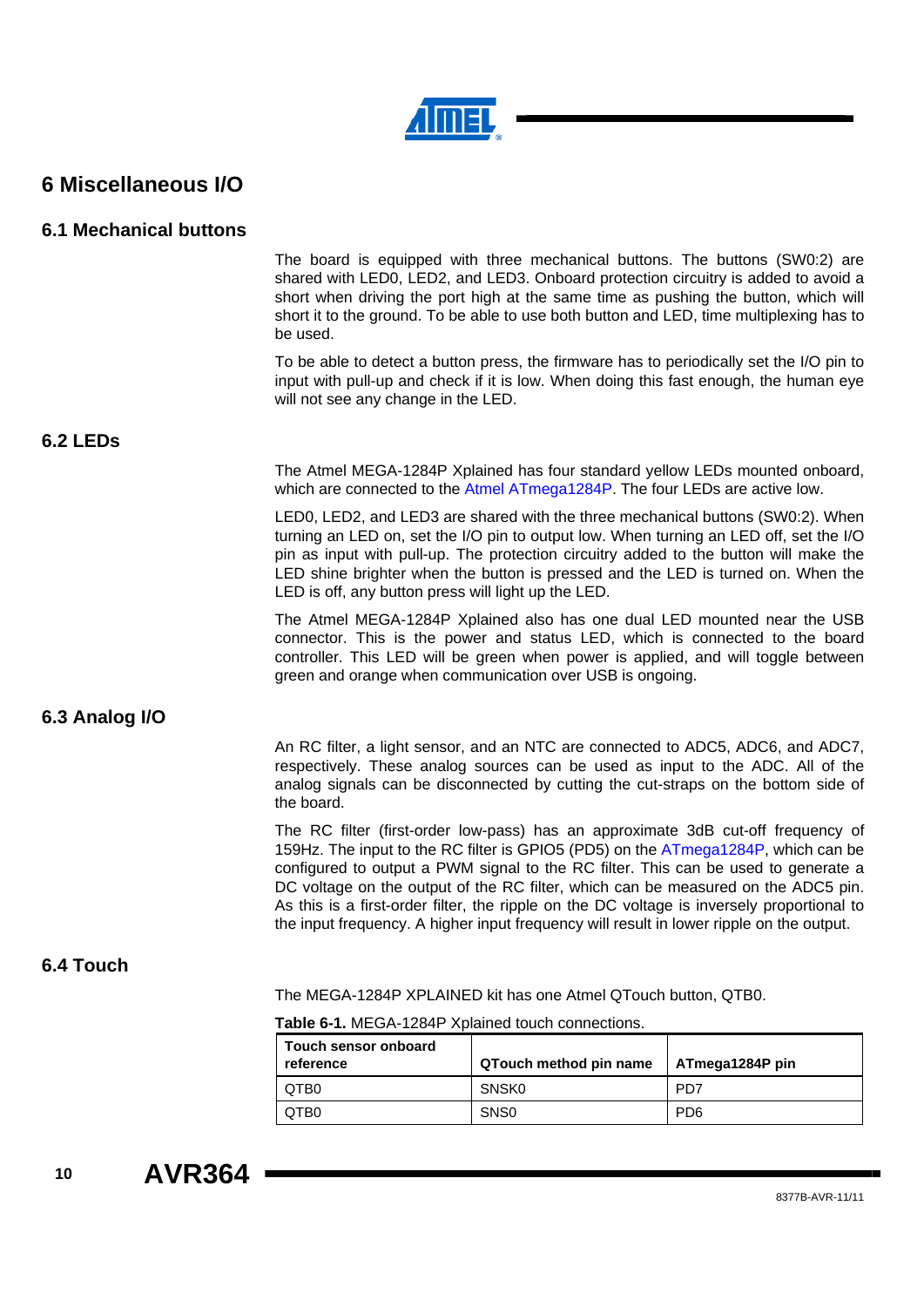### <span id="page-10-1"></span><span id="page-10-0"></span>**6.5 Board controller**

The Atmel AT32UC3B1256 board controller and the [Atmel ATmega1284P](http://www.atmel.com/dyn/products/product_card.asp?part_id=4331) are connected through TWI, SPI, and USART interfaces. All interfaces can be used to communicate between the devices, but only the USART is implemented by default on the board controller.

| Interface               | ATmega1284P pin | Atmel AT32UC3B1256 pin |
|-------------------------|-----------------|------------------------|
| UART RX <sup>(1)</sup>  | PD <sub>2</sub> | <b>PA24</b>            |
| UART TX <sup>(1)</sup>  | PD <sub>3</sub> | <b>PA23</b>            |
| <b>TWI SCL</b>          | PC <sub>0</sub> | <b>PA09</b>            |
| <b>TWI SDA</b>          | PC <sub>1</sub> | <b>PA10</b>            |
| SPISS <sup>(2)</sup>    | PB <sub>4</sub> | <b>PA16</b>            |
| SPI MOSI <sup>(2)</sup> | PB <sub>5</sub> | <b>PA14</b>            |
| SPI MISO <sup>(2)</sup> | PB <sub>6</sub> | <b>PA25</b>            |
| SPI SCK <sup>(2)</sup>  | PB7             | <b>PA17</b>            |

**Table 6-2.** ATmega1284P and board controller communication interface.

Notes: 1. This represents the RX and TX on the [ATmega1284P](http://www.atmel.com/dyn/products/product_card.asp?part_id=4331). The RX is connected to TX on the other device, and vice versa.

2. These signals can be disconnected from the board controller by cutting the cutstraps marked *SPI* on the bottom side of the board.

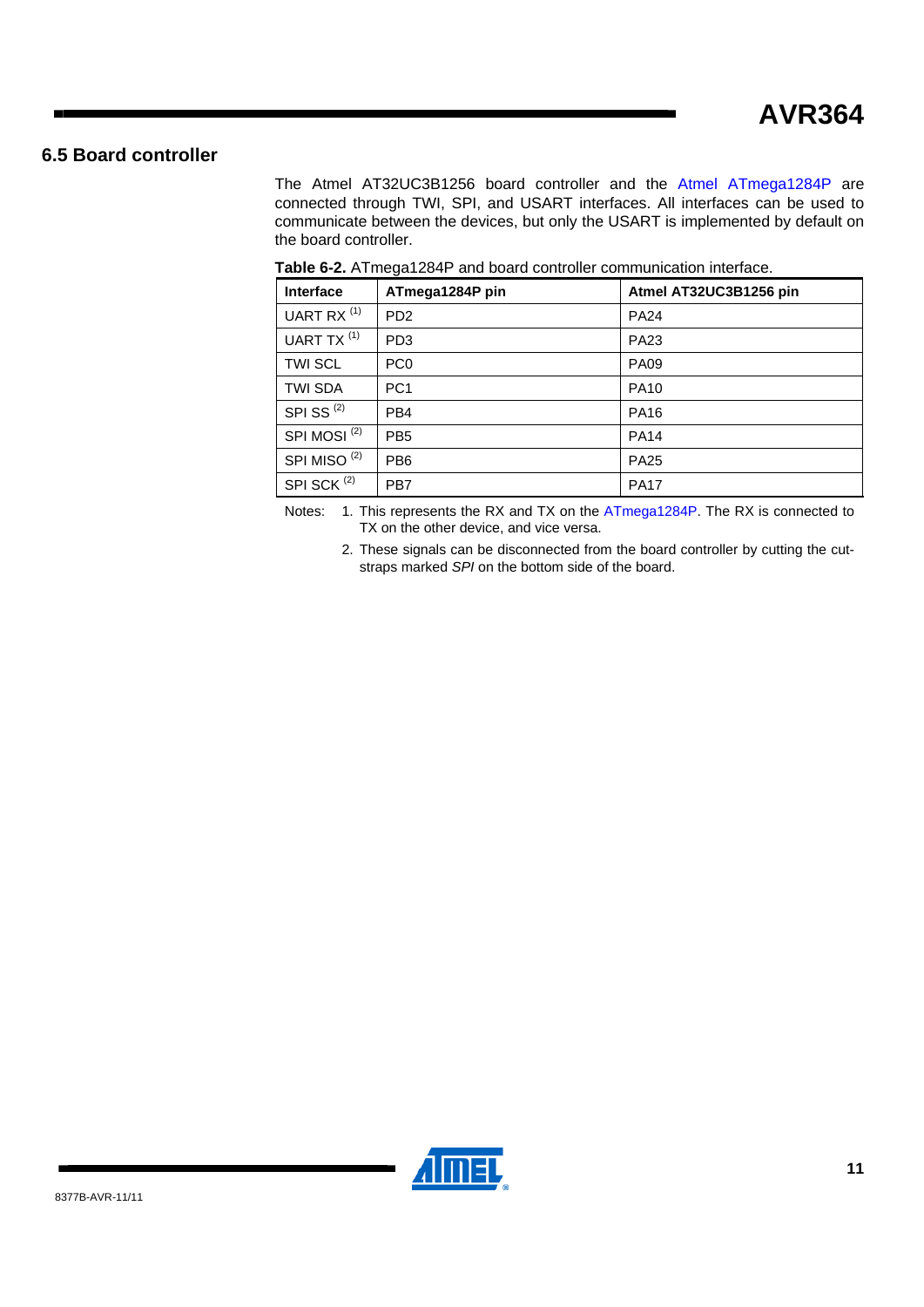

# <span id="page-11-1"></span><span id="page-11-0"></span>**7 Included code example**

For documentation, help, and examples on the drivers used, please refer to the Atmel application note, AVR370: MEGA-1284P Xplained Getting Started Guide.

## <span id="page-11-2"></span>**8 Revision history**

The kit revision can be identified by a barcode sticker on the bottom side of the kit.

For example, A09-1164/4 indicates that the product number for this kit is A09-1164 and the revision is 4.

### <span id="page-11-3"></span>**8.1 Revision 4**

Revision 4 of the MEGA-1284P Xplained kit is the first revision released.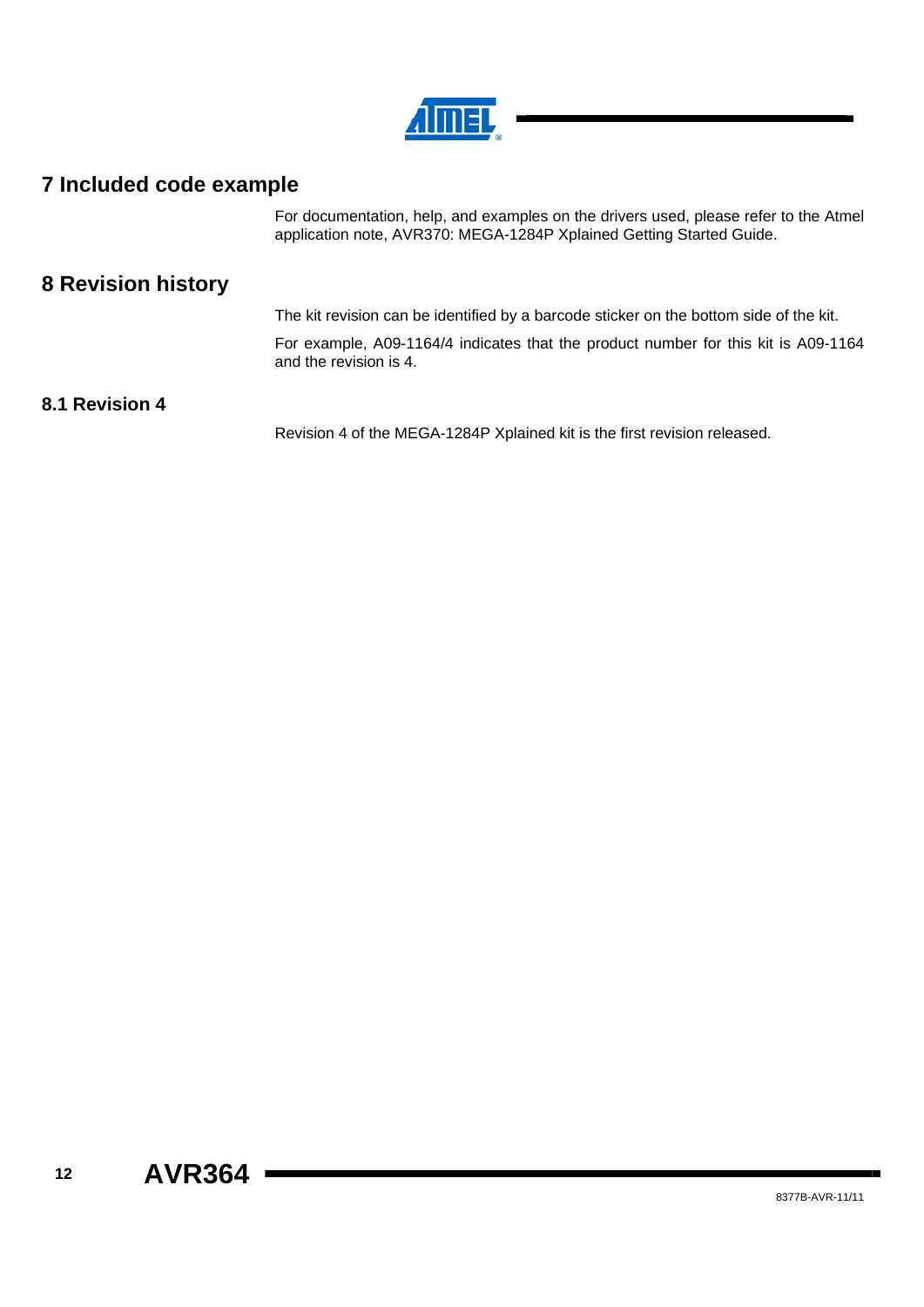### <span id="page-12-1"></span><span id="page-12-0"></span>**9 EVALUATION BOARD/KIT IMPORTANT NOTICE**

This evaluation board/kit is intended for use for **FURTHER ENGINEERING, DEVELOPMENT, DEMONSTRATION, OR EVALUATION PURPOSES ONLY.** It is not a finished product, and may not (yet) comply with some or any technical or legal requirements that are applicable to finished products, including, without limitation, directives regarding electromagnetic compatibility, recycling (WEEE), FCC, CE, or UL (except as may be otherwise noted on the board/kit). Atmel supplied this board/kit "AS IS," without any warranties, with all faults, at the buyer's and further users' sole risk. The user assumes all responsibility and liability for proper and safe handling of the goods. Further, the user indemnifies Atmel from all claims arising from the handling or use of the goods. Due to the open construction of the product, it is the user's responsibility to take any and all appropriate precautions with regard to electrostatic discharge and any other technical or legal concerns.

EXCEPT TO THE EXTENT OF THE INDEMNITY SET FORTH ABOVE, NEITHER USER NOR ATMEL SHALL BE LIABLE TO EACH OTHER FOR ANY INDIRECT, SPECIAL, INCIDENTAL, OR CONSEQUENTIAL DAMAGES.

No license is granted under any patent right or other intellectual property right of Atmel covering or relating to any machine, process, or combination in which such Atmel products or services might be or are used.

Mailing Address: Atmel Corporation, 2325 Orchard Parkway, San Jose, CA 95131

Copyright © 2011, Atmel Corporation

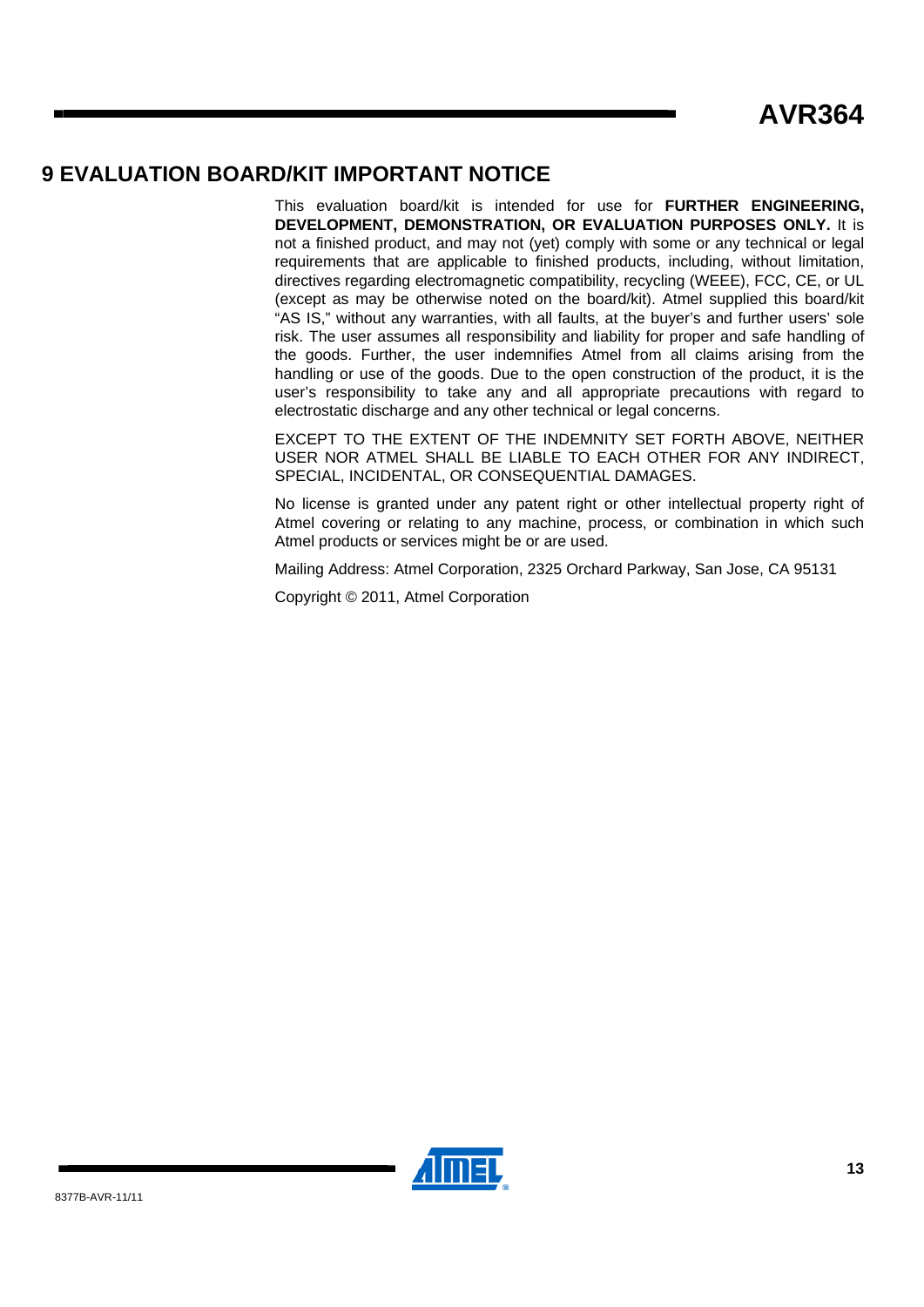

# <span id="page-13-1"></span><span id="page-13-0"></span>10 Table of contents

| 9 EVALUATION BOARD/KIT IMPORTANT NOTICE 13 |  |
|--------------------------------------------|--|

 $14$